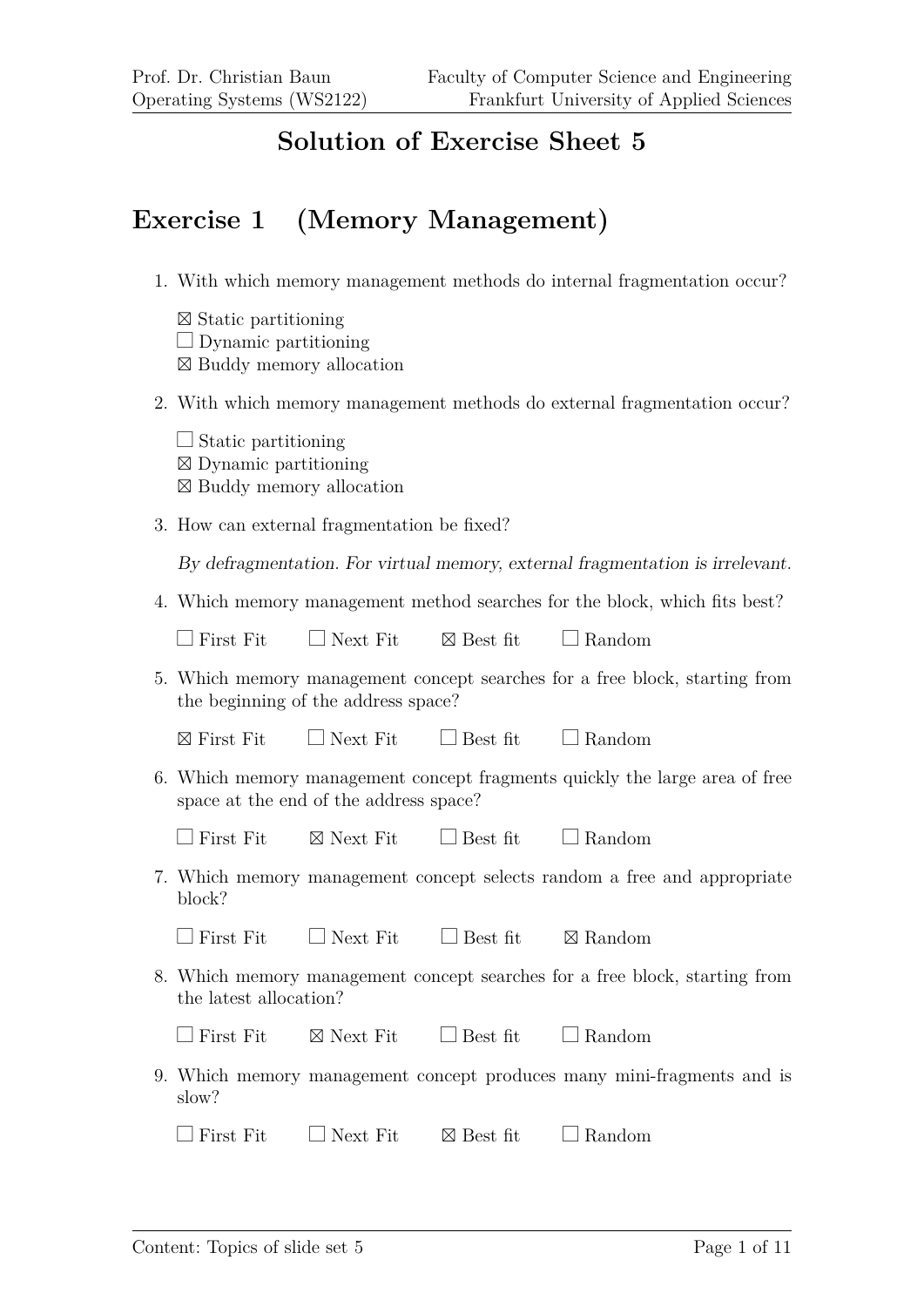## **Exercise 2 (Buddy Memory Allocation)**

The Buddy method for allocating memory to processes shall be used for a memory with a capacity of  $1024$  kB. Perform the provided operations and give the occupancy state of the memory after each operation.

|                                                                                      |        |                   |          |        | 1024 KB |        |        |
|--------------------------------------------------------------------------------------|--------|-------------------|----------|--------|---------|--------|--------|
| 65 KB Anforderung => A                                                               | А      | 128 KB            |          | 256 KB |         | 512 KB |        |
| 30 KB Anforderung $\equiv$ > B                                                       | А      | B                 | 32 64 KB | 256 KB |         | 512 KB |        |
| 90 KB Anforderung => C                                                               | Α      | B                 | 32 64 KB | C      | 128 KB  | 512 KB |        |
| 34 KB Anforderung $\Rightarrow$ D                                                    | A      | $\mathsf B$<br>32 | D        | C      | 128 KB  | 512 KB |        |
| 130 KB Anforderung => E                                                              | A      | <b>B</b> 32       | D        | C      | 128 KB  | E      | 256 KB |
| Freigabe C                                                                           | A      | $\sf B$<br>32     | D        | 128 KB | 128 KB  | E      | 256 KB |
|                                                                                      | Α      | B<br>32           | D        | 256 KB |         | E      | 256 KB |
| Freigabe B                                                                           | A      | 3232              | D        | 256 KB |         | Е      | 256 KB |
|                                                                                      | А      | 64 KB             | D        | 256 KB |         | E      | 256 KB |
| 275 KB Anforderung $\Rightarrow$ F<br>Nicht möglich, weil keine 275 kB am Stück frei | A      | 64 KB             | D        | 256 KB |         | E      | 256 KB |
| 145 KB Anforderung $\Rightarrow$ G                                                   | A      | 64 KB             | D        | G      |         | E      | 256 KB |
| Freigabe D                                                                           | A      | 64 KB 64 KB       |          | G      |         | Е      | 256 KB |
|                                                                                      | A      | 128 KB            |          | G      |         | E      | 256 KB |
| Freigabe A                                                                           | 128 KB | 128 KB            |          | G      |         | E      | 256 KB |
|                                                                                      |        | 256 KB            |          | G      |         | E      | 256 KB |
| Freigabe G                                                                           | 128 KB | 128 KB            |          | 256 KB |         | E      | 256 KB |
|                                                                                      |        |                   | 512 KB   |        |         | E      | 256 KB |
| Freigabe E                                                                           |        |                   | 512 KB   |        |         | 256 KB | 256 KB |
|                                                                                      |        |                   | 512 KB   |        |         | 512 KB |        |
|                                                                                      |        |                   |          |        | 1024 KB |        |        |

# **Exercise 3 (Real Mode and Protected Mode)**

1. Describe the functioning of the real mode.

Each process can access the entire memory, which can be addressed.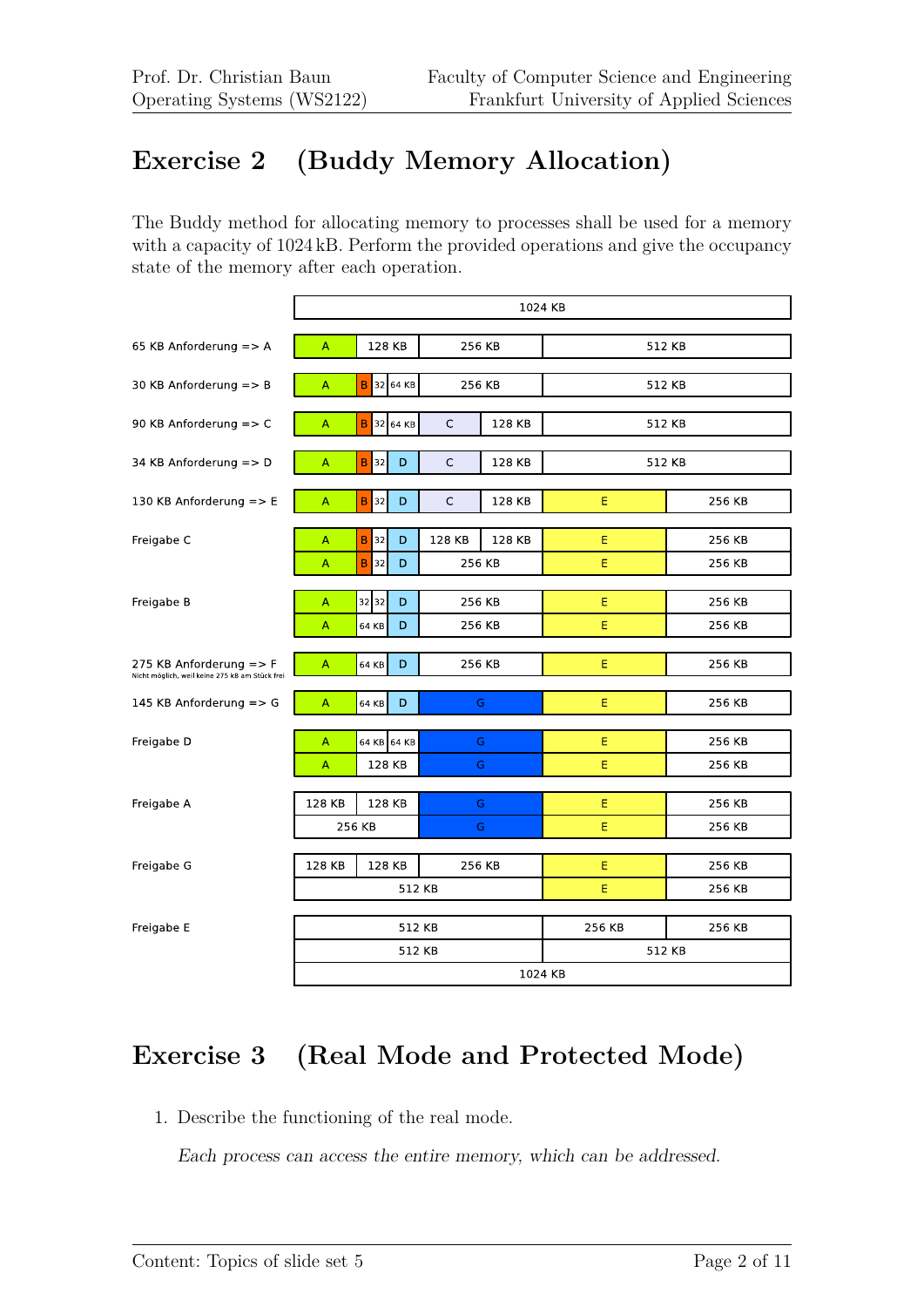2. Why is it impossible to use real mode for multitasking operation mode?

It provides no memory protection.

3. Describe the functioning of the protected mode.

Each process can only access its own virtual memory. Virtual memory addresses translates the CPU with the MMU into physical memory addresses.

4. What is virtual memory?

Each process has a separate address space. This address space is an abstraction of the physical memory. It implements virtual memory. It consists of logical memory addresses, which are numbered from address 0 upwards and it is independent from the storage technology used and the existing expansion options.

5. Explain, why virtual memory helps to better utilize the main memory.

Processes do not need to be located in one piece inside the main memory. Therefore, the external fragmentation of the main memory is not a problem.

6. What is mapping?

The virtual memory is mapped to the physical memory.

7. What is swapping?

The process of relocating data from the main memory to the SDD/HDD and back.

8. Which component of the CPU is used to implement virtual memory?

Memory Management Unit (MMU).

9. Describe the function of the component from subtask 8.

Virtual memory addresses are translated into physical memory addresses by the CPU using the MMU.

10. Name a virtual memory concept.

Paging.

11. What sort of fragmentation does occur with the concept of subtask 10?

Internal fragmentation. It can only occur in the last page of each process.

12. What causes a page fault exception to occur?

A process tries to access a page, which is not located in the physical main memory.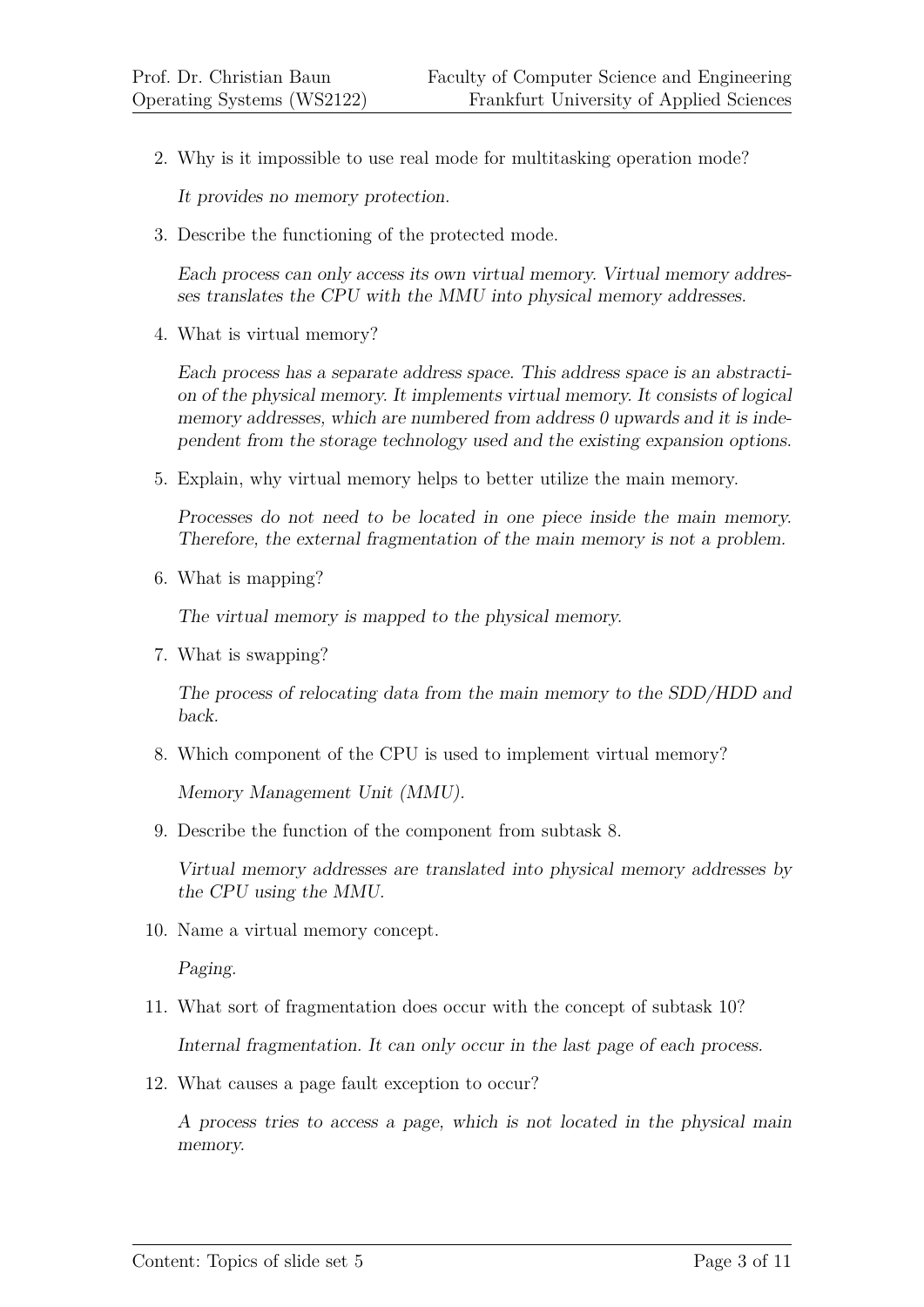13. What is the reaction of the operating system, when a page fault exception occurs?

The operating system handles the page fault exception by executing these steps:

- Allocate the page by using the controller and the device driver on the swap memory (SSD/HDD).
- Copy the page into a free page of the main memory.
- Update the page table.
- Return control to the process. The process next tries to execute again the instruction that caused the page fault.
- 14. What causes an access violation exception or general protection fault exception to occur?

A process tried to access a virtual memory address, which it is not allowed to access.

15. What is the consequence (effect) of an access violation exception or general protection fault exception?

In some legacy Windows operating systems, segmentation faults often caused system crashes and resulted in a blue screen. In Linux, the signal SIGSEGV is returned as a result.

16. What contains the kernelspace?

The operating system kernel and kernel extensions (drivers).

17. What contains the userspace?

The currently running process, which is extended with swap memory (Windows: page file).

### **Exercise 4 (Memory Management)**

Please mark for each one of the following statements, whether the statement is true or false.

1. Real mode is suited for multitasking systems.

 $\Box$  True  $\boxtimes$  False

2. In protected mode, each process is executed in its own copy of the physical address space, which is protected from other processes.

 $\boxtimes$  True  $\Box$  False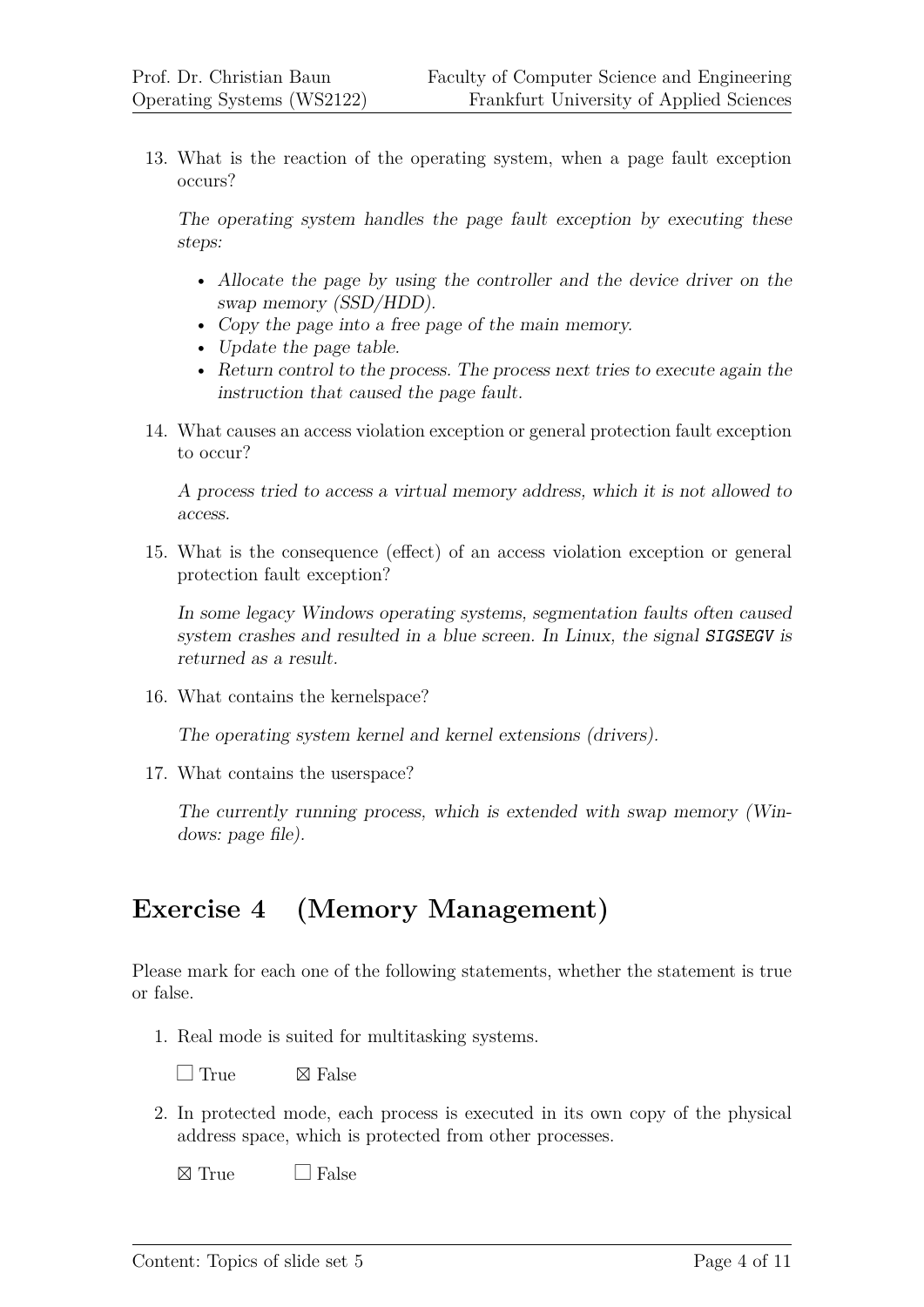3. When static partitioning is used, internal fragmentation occurs.

 $\boxtimes$  True  $\Box$  False

4. When dynamic partitioning is used, external fragmentation cannot occur.

 $\Box$  True  $\boxtimes$  False

5. With paging, all pages have the same length.

 $\boxtimes$  True  $\Box$  False

6. One advantage of long pages is little internal fragmentation.

 $\Box$  True  $\nabla$  False

7. A drawback of short pages is that the page table gets bigger.

 $\boxtimes$  True  $\Box$  False

8. When paging is used, the MMU translates the logical memory addresses into physical memory addresses.

 $\boxtimes$  True  $\Box$  False

9. Modern operating systems (for x86) operate in protected mode and use only paging.

 $\boxtimes$  True  $\Box$  False

### **Exercise 5 (Page Replacement Strategies)**

1. Why is it impossible to implement the optimal replacement strategy OPT?

Because it is not possible to predict the future and therefore the future request sequence is unknown.

2. Perform the access sequence with the replacement strategies Optimal, LRU, LFU and FIFO once with a cache with a capacity of 4 pages and once with 5 pages. Also calculate the hit rate and the miss rate for all scenarios.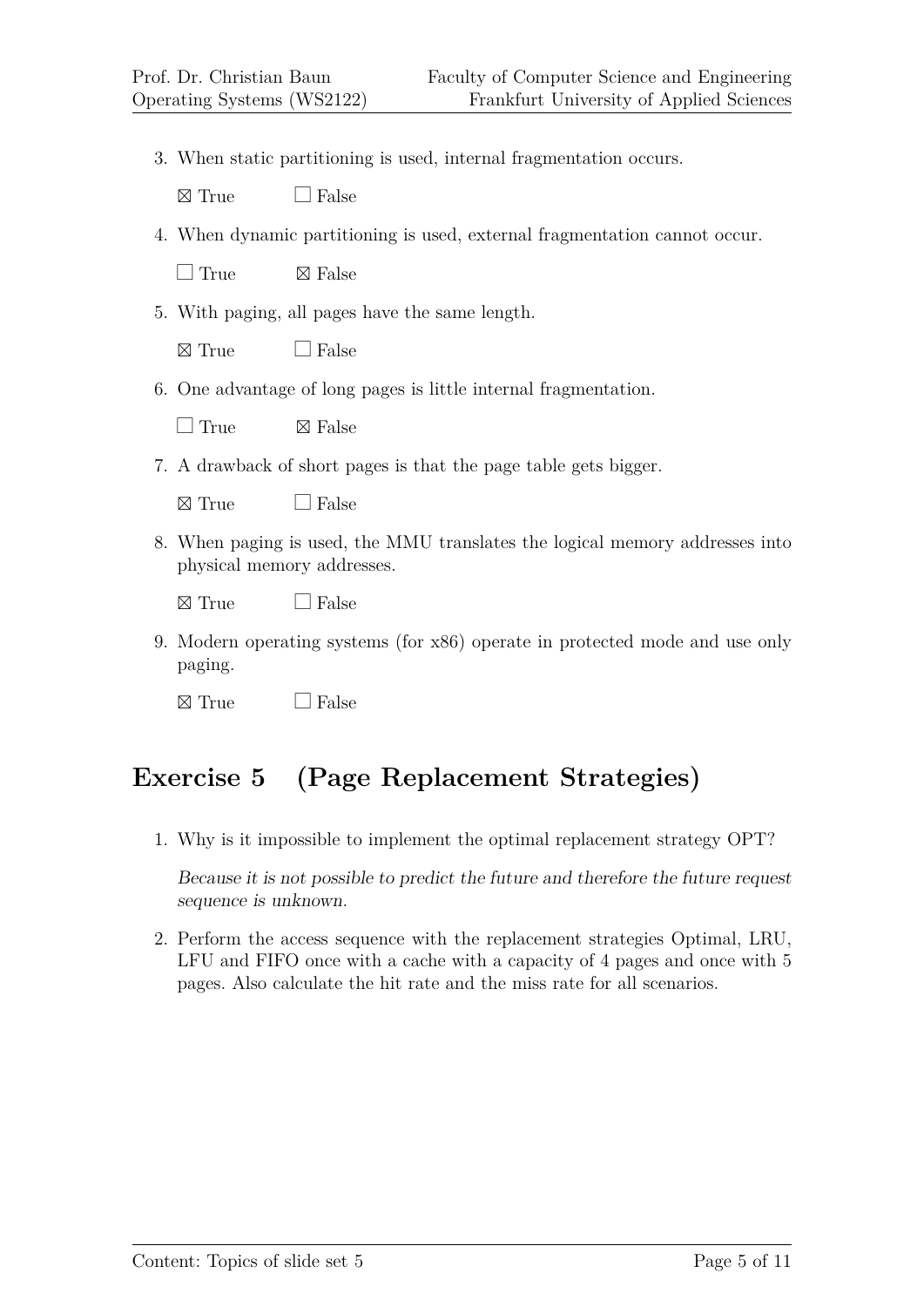Optimal replacement strategy (OPT):

| Requests: | 1                     | 3.          | 5            | 4    | $\mathbf{2}$   | 4              | 3              | 2              | 1              | 0                                 | 5           | 3              | 5              | $\mathbf 0$    | 4 | 3              | 5              | 4              | 3              | $\mathbf{2}$   | $\mathbf 1$ | 3              | 4                       | 5              |
|-----------|-----------------------|-------------|--------------|------|----------------|----------------|----------------|----------------|----------------|-----------------------------------|-------------|----------------|----------------|----------------|---|----------------|----------------|----------------|----------------|----------------|-------------|----------------|-------------------------|----------------|
| Page 1:   |                       | $\mathbf 1$ | $\mathbf 1$  | 1    | 1              | 1              | $\mathbf 1$    | $\mathbf{1}$   | 1              | 0                                 | $\mathbf 0$ | $\mathbf 0$    | 0              | 0              | 0 | 0              | 0              | $\mathbf 0$    | 0              | $\overline{2}$ | 1           | $\mathbf 1$    | 1                       | $\mathbf{1}$   |
| Page 2:   |                       | 3           | 3            | 3    | 3              | $\overline{3}$ | 3              | 3              | 3              | 3                                 | 3           | 3              | 3              | 3              | 3 | 3              | 3              | 3              | 3              | 3              | 3           | 3              | 3                       | 3              |
| Page 3:   |                       |             | 5            | 5    | D              | $\overline{2}$ | $\overline{2}$ | $\overline{2}$ | $\overline{2}$ | $\overline{2}$                    | 5           | 5              | 5              | 5              | 5 | 5              | 5              | 5              | 5              | 5              | 5           | 5              | 5                       | 5              |
| Page 4:   |                       |             |              | 4    | 4              | 4              | 4              | 4              | 4              | 4                                 | 4           | $\overline{4}$ | 4              | 4              | 4 | 4              | 4              | 4              | 4              | 4              | 4           | 4              | 4                       | 4              |
|           | Hitrate:<br>Missrate: |             |              |      |                |                |                |                |                | $15/24 = 0.625$<br>$9/24 = 0.375$ |             |                |                |                |   |                |                |                |                |                |             |                |                         |                |
| Requests: | 1                     | 3           | 5            | 4243 |                |                |                | $\mathbf{2}$   | 1              | $\mathbf 0$                       |             | 53             | 5              | $\mathbf{0}$   | 4 | З.             | 5              |                | 43             | $\mathbf{2}$   |             | 13             | $\overline{\mathbf{4}}$ | -5             |
| Page 1:   |                       | $\mathbf 1$ | $\mathbf{1}$ | 1    | 1              | $\mathbf{1}$   | 1              | $\mathbf 1$    | 1              | 0                                 | $\mathbf 0$ | 0              | $\overline{0}$ | 0              | 0 | 0              | 0              | 0              | $\overline{0}$ | 0              | 0           | $\mathbf 0$    | 0                       | 0              |
| Page 2:   |                       | 3           | 3            | 3    | 3              | 3              | 3              | 3              | 3              | 3                                 | 3           | 3              | 3              | 3              | 3 | 3              | $\mathbf{3}$   | 3              | 3              | 3              | 3           | 3              | 3                       | 3              |
| Page 3:   |                       |             | 5            | 5    | 5              | 5              | 5              | 5              | 5              | 5                                 | 5           | 5              | 5              | 5              | 5 | 5              | 5              | 5              | 5              | 5              | 5           | 5              | 5                       | 5              |
| Page 4:   |                       |             |              | 4    | $\overline{4}$ | 4              | 4              | $\overline{4}$ | $\overline{4}$ | $\overline{4}$                    | 4           | $\overline{4}$ | 4              | $\overline{4}$ | 4 | $\overline{4}$ | $\overline{4}$ | $\overline{4}$ | $\overline{4}$ | $\overline{4}$ | 4           | $\overline{4}$ | $\overline{4}$          | $\overline{4}$ |
| Page 5:   |                       |             |              |      | $\overline{2}$ | $\overline{2}$ | $\overline{2}$ | 2              | $\overline{2}$ | 2                                 | 2           | 2              | 2              | 2              | 2 | $\overline{2}$ | $\overline{2}$ | 2              | 2              | 2              | 1           | 1              | 1                       | $\mathbf 1$    |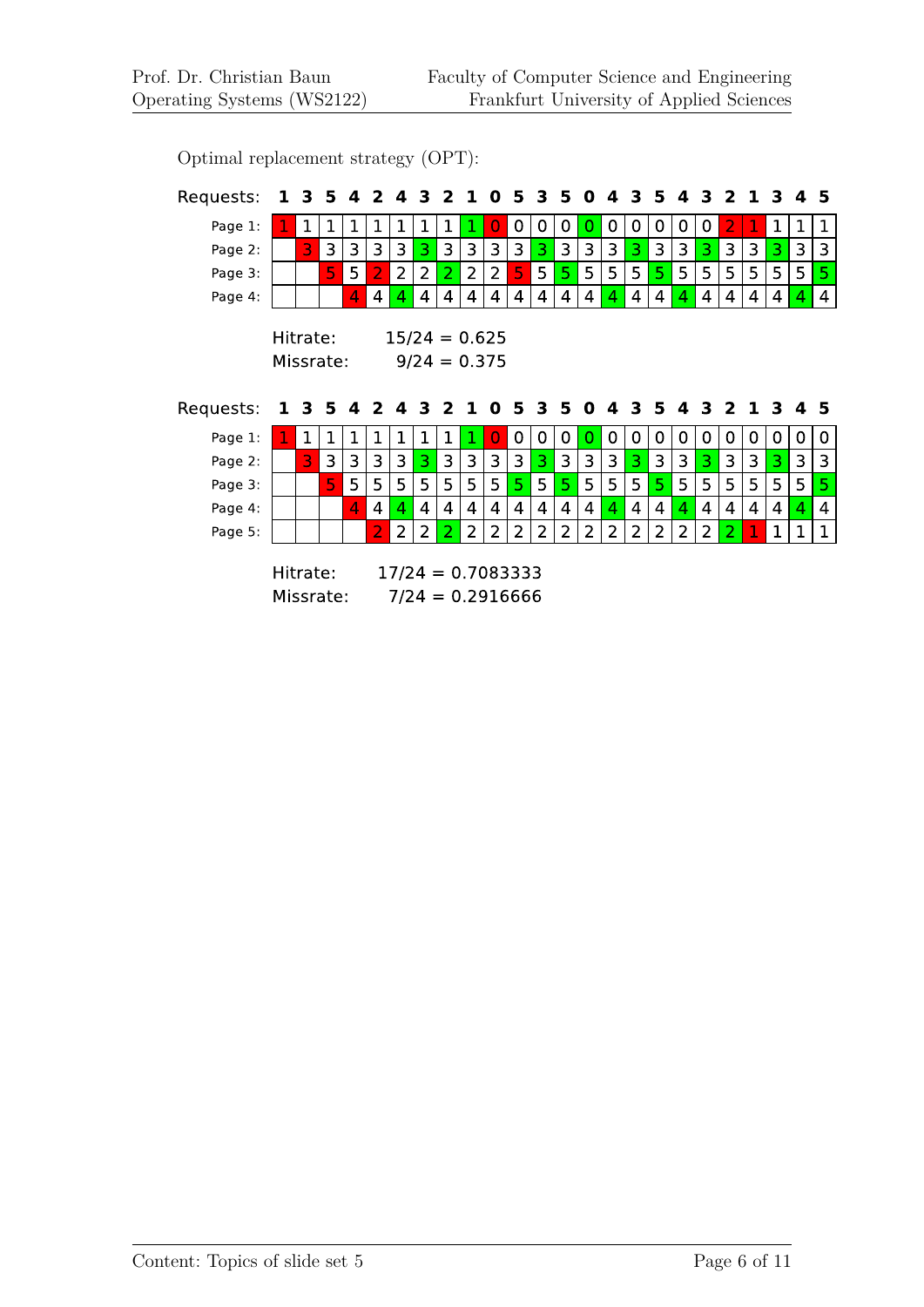| Requests:          | 1                     | 3                | 5             | 4                                                            | 2              | 4              | 3                         | 2                                                         | 1                                                      | 0                                                         | 5                                            | 3                                                    | 5                           | 0                                                         | 4                                                                      | 3                                                                 | 5                                                              | 4                           | 3                                                              | 2                                              | 1                                                              | 3                                                           | 4                           | 5                                            |
|--------------------|-----------------------|------------------|---------------|--------------------------------------------------------------|----------------|----------------|---------------------------|-----------------------------------------------------------|--------------------------------------------------------|-----------------------------------------------------------|----------------------------------------------|------------------------------------------------------|-----------------------------|-----------------------------------------------------------|------------------------------------------------------------------------|-------------------------------------------------------------------|----------------------------------------------------------------|-----------------------------|----------------------------------------------------------------|------------------------------------------------|----------------------------------------------------------------|-------------------------------------------------------------|-----------------------------|----------------------------------------------|
| Page 1:            |                       | $\mathbf 1$      | $\mathbf 1$   | 1                                                            | $\overline{2}$ | $\overline{2}$ | 2                         | 2                                                         | 2                                                      | 2                                                         | 2                                            | 3                                                    | 3                           | 3                                                         | 3                                                                      | 3                                                                 | 3                                                              | 3                           | 3                                                              | 3                                              | 3                                                              | 3                                                           | 3                           | 3                                            |
| Page 2:            |                       | 3                | 3             | 3                                                            | 3              | 3              | 3                         | 3                                                         | 3                                                      | 3                                                         | 5                                            | 5                                                    | 5                           | 5                                                         | 5                                                                      | 5                                                                 | 5                                                              | 5                           | 5                                                              | 5                                              | 1                                                              | $\mathbf 1$                                                 | $\mathbf{1}$                | $\mathbf 1$                                  |
| Page 3:            |                       |                  | 5             | 5                                                            | 5              | 5              | 5                         | 5                                                         | 1                                                      | 1                                                         | 1                                            | 1                                                    | 1                           | $\mathbf 1$                                               | 4                                                                      | 4                                                                 | 4                                                              | 4                           | 4                                                              | 4                                              | 4                                                              | 4                                                           | 4                           | 4                                            |
| Page 4:            |                       |                  |               | 4                                                            | $\overline{4}$ | 4              | $\overline{4}$            | 4                                                         | 4                                                      | $\Omega$                                                  | $\mathbf 0$                                  | 0                                                    | $\overline{0}$              | $\Omega$                                                  | $\overline{0}$                                                         | $\overline{0}$                                                    | 0                                                              | 0                           | 0                                                              | $\overline{2}$                                 | $\overline{2}$                                                 | 2                                                           | $\overline{2}$              | 5                                            |
| Queue:             |                       | $\overline{1}$   | $\frac{3}{1}$ | $\begin{array}{c}\n5 \\ \hline\n3 \\ \hline\n1\n\end{array}$ | $\frac{4}{3}$  | $\frac{4}{3}$  | $\frac{3}{5}$             | $\begin{array}{c c}\n2 & 2 \\ \hline\n5 & 5\n\end{array}$ | $\begin{array}{c c}\n2 \\ \hline\n3 \\ 4\n\end{array}$ | $\begin{array}{c c}\n1 & 1 \\ \hline\n2 & 3\n\end{array}$ | $\begin{array}{c}\n0 \\ 1 \\ 2\n\end{array}$ | $\begin{array}{c}\n5 \\ \hline\n0 \\ 1\n\end{array}$ | $\frac{5}{0}$ $\frac{3}{1}$ | $\begin{array}{c}\n0 \\ 5 \\ \hline\n3 \\ 1\n\end{array}$ | $\begin{array}{c c}\n\hline\n0 \\ \hline\n5 \\ \hline\n3\n\end{array}$ | $\begin{array}{c}\n3 \\ \hline\n4 \\ \hline\n0 \\ 5\n\end{array}$ | $\begin{array}{c c}\n5 \\ \hline\n3 \\ \hline\n0\n\end{array}$ | $\frac{4}{5}$ $\frac{5}{0}$ | $\begin{array}{c c}\n3 \\ \hline\n5 \\ \hline\n0\n\end{array}$ | $\begin{array}{c c}\n3 \\ 4 \\ 5\n\end{array}$ | $\begin{array}{c c}\n2 \\ \hline\n3 \\ \hline\n4\n\end{array}$ | $\begin{array}{c c}\n3 \\ \hline\n1 \\ 2 \\ 4\n\end{array}$ | $\frac{4}{2}$ $\frac{1}{2}$ | $\begin{array}{c} 4 \\ \hline 1 \end{array}$ |
|                    | Hitrate:<br>Missrate: |                  |               |                                                              |                |                |                           |                                                           |                                                        | $11/24 = 0.4583333%$                                      |                                              |                                                      |                             |                                                           |                                                                        |                                                                   |                                                                |                             |                                                                |                                                |                                                                |                                                             |                             |                                              |
| Requests:          | ı                     | 3                | 5             | 4                                                            | 2              | 4              | $13/24 = 0.5416666%$<br>3 | 2                                                         | 1                                                      | 0                                                         | 5                                            | 3                                                    | 5                           | 0                                                         | 4                                                                      | 3                                                                 | 5                                                              | 4                           | 3                                                              | $\mathbf{z}$                                   | $\mathbf 1$                                                    | 3                                                           | 4                           | 5                                            |
|                    |                       |                  | $\mathbf 1$   | $\mathbf 1$                                                  | $\mathbf 1$    | $\mathbf{1}$   |                           |                                                           |                                                        | 1                                                         |                                              |                                                      | 1                           |                                                           |                                                                        | $\mathbf 1$                                                       |                                                                | $\mathbf 1$                 |                                                                |                                                |                                                                |                                                             |                             |                                              |
| Page 1:<br>Page 2: |                       | $\mathbf 1$<br>3 | 3             | 3                                                            | 3              | 3              | 1<br>3                    | $\mathbf{1}$<br>3                                         | 1<br>3                                                 | 3                                                         | $\mathbf{1}$<br>3                            | $\mathbf 1$<br>3                                     | 3                           | $\mathbf 1$<br>3                                          | $\mathbf{1}$<br>3                                                      | 3                                                                 | $\mathbf{1}$<br>3                                              | 3                           | $\mathbf 1$<br>3                                               | $\overline{2}$<br>3                            | $\overline{2}$<br>3                                            | 2<br>3                                                      | $\overline{2}$<br>3         | $\overline{2}$<br>3                          |
| Page 3:            |                       |                  | 5             | 5                                                            | 5              | 5              | 5                         | 5                                                         | 5                                                      | 0                                                         | 0                                            | 0                                                    | 0                           | 0                                                         | 0                                                                      | 0                                                                 | 0                                                              | 0                           | 0                                                              | 0                                              | 1                                                              | 1                                                           | 1                           | 1                                            |
| Page 4:            |                       |                  |               | 4                                                            | 4              | 4              | 4                         | 4                                                         | 4                                                      | 4                                                         | 5                                            | 5                                                    | 5                           | 5                                                         | 5                                                                      | 5                                                                 | 5                                                              | 5                           | 5                                                              | 5                                              | 5                                                              | 5                                                           | 5                           | 5                                            |
| Page 5:            |                       |                  |               |                                                              | $\overline{2}$ | $\overline{2}$ | $\overline{2}$            | $\overline{2}$                                            | $\overline{2}$                                         | 2                                                         | 2                                            | 2                                                    | 2                           | $\overline{2}$                                            | 4                                                                      | $\overline{4}$                                                    | 4                                                              | 4                           | 4                                                              | 4                                              | 4                                                              | 4                                                           | 4                           | 4                                            |

Replacement strategy Least Recently Used (LRU):

Hitrate:  $14/24 = 0.583333\%$ Missrate:  $10/24 = 0.416666%$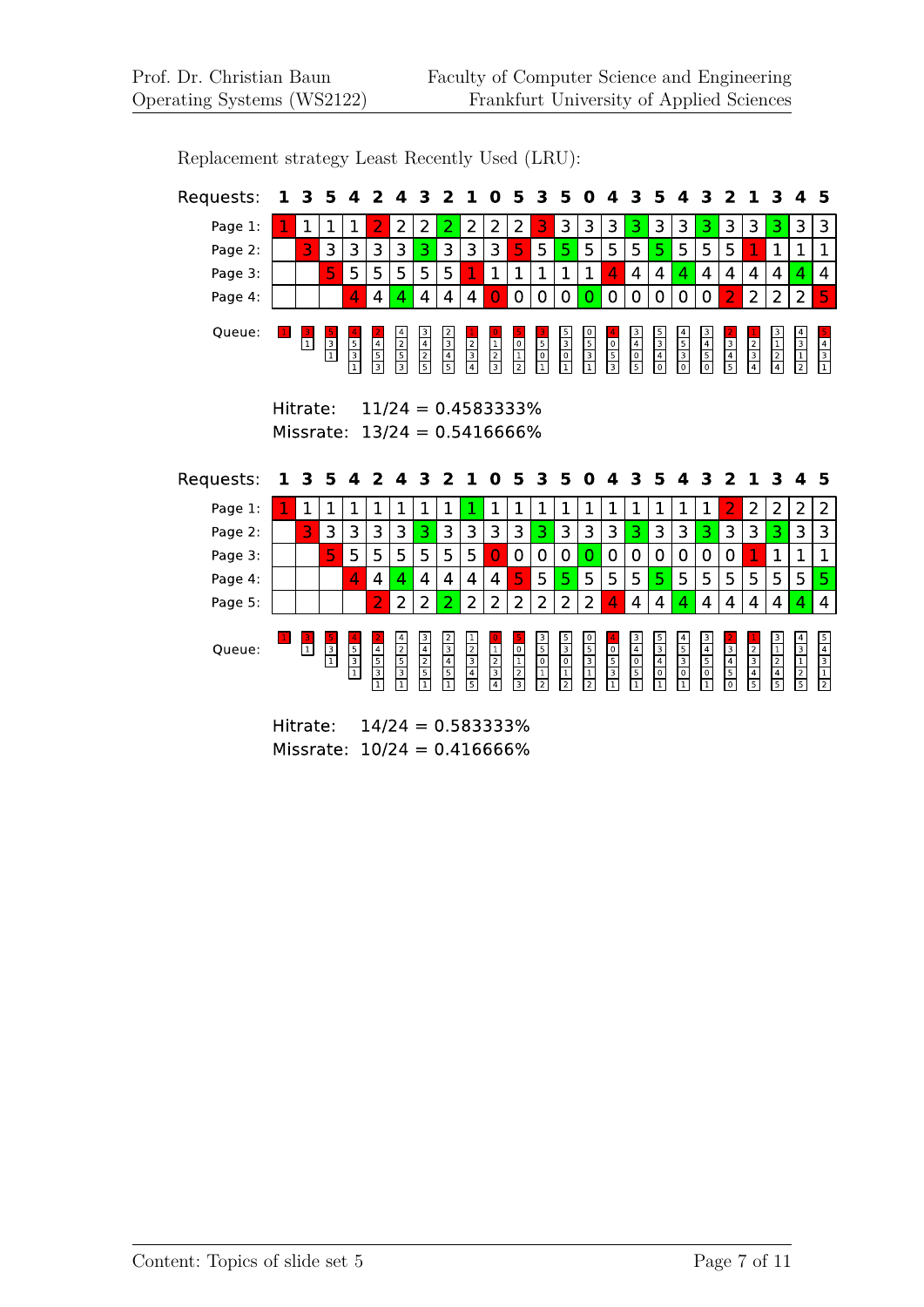| Requests:                  | ı | З         | 5  | 4          | 2                                                                                                                                 | 4              | З                            |                | ı              | 0                                                                                   | 5              | З              | 5              | O                                                                                                                                                                                                                                             | 4              |                                                                                                                                                             | 5              | 4              | 3                | 2               | ı                             | З              | 4                               | 5                             |
|----------------------------|---|-----------|----|------------|-----------------------------------------------------------------------------------------------------------------------------------|----------------|------------------------------|----------------|----------------|-------------------------------------------------------------------------------------|----------------|----------------|----------------|-----------------------------------------------------------------------------------------------------------------------------------------------------------------------------------------------------------------------------------------------|----------------|-------------------------------------------------------------------------------------------------------------------------------------------------------------|----------------|----------------|------------------|-----------------|-------------------------------|----------------|---------------------------------|-------------------------------|
| Page 1:                    |   |           |    | 1,  1,  1, |                                                                                                                                   |                | $21$  2 <sub>1</sub>         | 2 $\rm _2$     |                |                                                                                     |                |                |                | $2_2$ 2 $2_2$ 2 $2_2$ 2 $2_2$ 2 $2_2$ 2 $2_2$ 2 $2_2$ 2 $2_2$ 2 $2_2$                                                                                                                                                                         |                |                                                                                                                                                             |                |                |                  |                 |                               |                | $2_3$ $2_3$ $2_3$ $2_3$         |                               |
| Page 2:                    |   | 3         |    |            | $3_1$ $3_1$ $3_1$ $3_1$ $3_2$                                                                                                     |                |                              |                |                |                                                                                     |                |                |                | $3_{2}$ $3_{2}$ $3_{2}$ $3_{2}$ $3_{2}$ $3_{3}$ $3_{3}$ $3_{3}$ $3_{3}$ $3_{3}$ $3_{4}$ $3_{4}$ $3_{4}$ $3_{5}$                                                                                                                               |                |                                                                                                                                                             |                |                |                  | $35$ 3 $5$      |                               |                | $36$ 3 $6$                      |                               |
| Page 3:                    |   |           |    |            | $5_1$ $5_1$ $5_1$ $5_1$ $5_1$ $5_1$                                                                                               |                |                              |                | 1              | 0                                                                                   | 5              | $5_1$ $5_2$    |                |                                                                                                                                                                                                                                               |                |                                                                                                                                                             |                |                |                  |                 |                               |                |                                 |                               |
| Page 4:                    |   |           |    |            |                                                                                                                                   |                |                              |                |                | $ 4_1 $ $ 4_2 $ $ 4_2 $ $ 4_2 $ $ 4_2 $ $ 4_2 $ $ 4_2 $ $ 4_2 $                     |                |                |                | 0                                                                                                                                                                                                                                             | 4              | $4 \frac{1}{4}$ $4 \frac{1}{2}$                                                                                                                             |                |                |                  | $ 4\>_2 4\>_2 $ |                               | 1              |                                 | $\mathbf{4}_{1}$              |
|                            |   |           |    |            |                                                                                                                                   |                |                              |                |                |                                                                                     |                |                |                |                                                                                                                                                                                                                                               |                |                                                                                                                                                             |                |                |                  |                 |                               |                |                                 |                               |
|                            |   | Hitrate:  |    |            |                                                                                                                                   |                |                              |                | $12/24 = 0.5$  |                                                                                     |                |                |                |                                                                                                                                                                                                                                               |                |                                                                                                                                                             |                |                |                  |                 |                               |                |                                 |                               |
|                            |   | Missrate: |    |            |                                                                                                                                   |                |                              |                | $12/24 = 0.5$  |                                                                                     |                |                |                |                                                                                                                                                                                                                                               |                |                                                                                                                                                             |                |                |                  |                 |                               |                |                                 |                               |
| Requests:                  |   | З         | 5  | 4          | 2                                                                                                                                 | 4              | З                            | 2              |                | U                                                                                   | 5              | з              | 5              | O                                                                                                                                                                                                                                             | 4              | 3                                                                                                                                                           | 5              | 4              | 3                | 2               | ı                             | 3              | 4                               | 5                             |
| Page 1:                    |   |           |    |            | $\begin{bmatrix} 1 \end{bmatrix} \begin{bmatrix} 1 \end{bmatrix} \begin{bmatrix} 1 \end{bmatrix} \begin{bmatrix} 1 \end{bmatrix}$ |                | $1_1$ $1_1$ $1_1$            |                |                | $\begin{vmatrix} 1 & 2 & 1 \end{vmatrix}$ $\begin{vmatrix} 1 & 2 & 1 \end{vmatrix}$ |                |                |                | $\mathbf{0}$ ,                                                                                                                                                                                                                                |                | $\begin{bmatrix} 0 \\ 1 \end{bmatrix}$ $\begin{bmatrix} 0 \\ 1 \end{bmatrix}$ $\begin{bmatrix} 0 \\ 1 \end{bmatrix}$ $\begin{bmatrix} 0 \\ 1 \end{bmatrix}$ |                |                |                  |                 |                               | 1              | Į1                              | $1^{1}$                       |
| Page 2:                    |   | 3         |    |            |                                                                                                                                   |                |                              |                |                |                                                                                     |                |                |                |                                                                                                                                                                                                                                               |                |                                                                                                                                                             |                |                |                  |                 |                               |                | 3636                            |                               |
| Page 3:                    |   |           | 5. |            | $\overline{5}_1$ 5 $_1$ 5 $_1$ 5 $_1$ 5 $_1$ 5 $_1$ 0 $_1$                                                                        |                |                              |                |                |                                                                                     |                |                |                | <mark>5 <sub>1</sub> 5 <sub>2</sub> 5 <sub>2</sub> 5 <sub>2</sub> 5 <sub>2</sub> 5 <sub>3</sub> 5 <sub>3</sub> 5 <sub>3</sub> 5 <sub>3</sub> 5 <sub>3</sub> 5 <sub>3</sub> 5 <sub>3</sub> 5 <sub>3</sub> 5 <mark>5 <sub>4</sub></mark></mark> |                |                                                                                                                                                             |                |                |                  |                 |                               |                |                                 |                               |
| Page 4:                    |   |           |    | 4          | $\begin{array}{ c c }\n\hline\n4 & 4 \\ \hline\n\end{array}$                                                                      |                |                              |                |                |                                                                                     |                |                |                | $ 4_2 4_2 4_2 4_2 4_2 4_2 4_2 4_2 4_2 4_3 4_3 4_3 4_4$                                                                                                                                                                                        |                |                                                                                                                                                             |                |                |                  |                 | $4_4$ 4 $4_4$ 4 $4_4$ 4 $4_4$ |                |                                 | $\frac{1}{5}$  4 <sub>5</sub> |
| Page 5:                    |   |           |    |            |                                                                                                                                   |                | $2\frac{1}{2}$ $\frac{2}{2}$ |                |                | $2_{2}$ $2_{2}$                                                                     |                | $2\,2$ 2 $\,$  |                | $ 2 \t{2} 2 \t{2} 2 \t{2} 2 \t{2} $                                                                                                                                                                                                           |                |                                                                                                                                                             |                | $2\frac{2}{2}$ | $ 2\frac{1}{2} $ |                 |                               |                | $2_{3}$ $2_{3}$ $2_{3}$ $2_{3}$ |                               |
|                            |   |           |    |            |                                                                                                                                   |                |                              |                |                |                                                                                     |                |                |                |                                                                                                                                                                                                                                               |                |                                                                                                                                                             |                |                |                  |                 |                               |                |                                 |                               |
|                            |   | Hitrate:  |    |            |                                                                                                                                   |                |                              |                |                | $15/24 = 0.625$                                                                     |                |                |                |                                                                                                                                                                                                                                               |                |                                                                                                                                                             |                |                |                  |                 |                               |                |                                 |                               |
|                            |   | Missrate: |    |            |                                                                                                                                   |                |                              |                |                | $9/24 = 0.375$                                                                      |                |                |                |                                                                                                                                                                                                                                               |                |                                                                                                                                                             |                |                |                  |                 |                               |                |                                 |                               |
| Replacement strategy FIFO: |   |           |    |            |                                                                                                                                   |                |                              |                |                |                                                                                     |                |                |                |                                                                                                                                                                                                                                               |                |                                                                                                                                                             |                |                |                  |                 |                               |                |                                 |                               |
| Requests:                  |   | З         | 5  | 4          | 2                                                                                                                                 | 4              | 3                            | $\mathbf{2}$   | 1              | $\mathbf 0$                                                                         | 5              | 3              | 5              | 0                                                                                                                                                                                                                                             | 4              | 3                                                                                                                                                           | 5              | 4              | 3                | 2               | 1                             | 3              | 4                               | 5                             |
| Page 1:                    |   | 1         | 1  | 1          | $\overline{2}$                                                                                                                    | 2              | $\overline{2}$               | 2              | 2              | 2                                                                                   | 2              | 3              | 3              | 3                                                                                                                                                                                                                                             | 3              | 3                                                                                                                                                           | 3              | 3              | 3                | 3               | 3                             | 3              | 3                               | 5                             |
| Page 2:                    |   | 3         | 3  | 3          | $\overline{3}$                                                                                                                    | 3              | 3                            | $\mathbf{3}$   | $\mathbf{1}$   | $\mathbf{1}$                                                                        | $\mathbf 1$    | $\mathbf{1}$   | $\mathbf{1}$   | $\mathbf 1$                                                                                                                                                                                                                                   | 4              | $\overline{4}$                                                                                                                                              | $\overline{4}$ | 4              | $\overline{4}$   | $\overline{4}$  | $\overline{4}$                | $\overline{4}$ | 4                               | 4                             |
| Page 3:                    |   |           | 5  | 5          | 5                                                                                                                                 | 5              | 5                            | 5              | 5              | $\overline{0}$                                                                      | $\mathbf 0$    | 0              | $\mathbf 0$    | $\overline{0}$                                                                                                                                                                                                                                | $\mathbf 0$    | $\mathbf 0$                                                                                                                                                 | $\mathbf 0$    | $\mathbf 0$    | $\mathbf 0$      | $\overline{2}$  | $\overline{2}$                | $\overline{2}$ | $\overline{2}$                  | $\overline{2}$                |
| Page 4:                    |   |           |    | 4          | 4                                                                                                                                 | 4              | $\overline{4}$               | $\overline{4}$ | $\overline{4}$ | $\overline{\mathbf{4}}$                                                             | 5              | 5              | 5              | 5                                                                                                                                                                                                                                             | 5              | 5                                                                                                                                                           | 5              | 5              | 5                | 5               |                               | $\mathbf 1$    | $\overline{1}$                  | $\mathbf{1}$                  |
|                            |   | Hitrate:  |    |            |                                                                                                                                   |                |                              |                |                | $11/24 = 0.4583333$                                                                 |                |                |                |                                                                                                                                                                                                                                               |                |                                                                                                                                                             |                |                |                  |                 |                               |                |                                 |                               |
|                            |   | Missrate: |    |            |                                                                                                                                   |                |                              |                |                | $13/24 = 0.5416666$                                                                 |                |                |                |                                                                                                                                                                                                                                               |                |                                                                                                                                                             |                |                |                  |                 |                               |                |                                 |                               |
|                            |   |           |    |            |                                                                                                                                   |                |                              |                |                |                                                                                     |                |                |                |                                                                                                                                                                                                                                               |                |                                                                                                                                                             |                |                |                  |                 |                               |                |                                 |                               |
| Requests:                  |   | د         | э  | 4          | ∠                                                                                                                                 | 4              | з                            | ∠              | Т              | U                                                                                   | э              | з              | э              | υ                                                                                                                                                                                                                                             | 4              | з                                                                                                                                                           | э              | 4              | з                | ∠               | Ŧ                             | ು              | 4                               | э                             |
| Page 1:                    |   | 1         | 1  | 1          | 1                                                                                                                                 | 1              | 1                            | $\mathbf 1$    | 1              | 0                                                                                   | $\overline{0}$ | 0              | 0              | 0                                                                                                                                                                                                                                             | 0              | 0                                                                                                                                                           | 0              | 0              | 0                | 0               | $\mathbf 0$                   | 0              | 0                               | 0                             |
| Page 2:                    |   | 3         | 3  | 3          | $\overline{3}$                                                                                                                    | $\overline{3}$ | 3                            | $\overline{3}$ | $\overline{3}$ | 3                                                                                   | 3              | 3              | $\mathbf{3}$   | 3                                                                                                                                                                                                                                             | 3              | 3                                                                                                                                                           | 3              | 3              | 3                | 3               | $\mathbf{1}$                  | $\mathbf{1}$   | $\mathbf{1}$                    | $\mathbf{1}$                  |
| Page 3:                    |   |           | 5  | 5          | 5                                                                                                                                 | 5              | 5                            | 5 <sub>1</sub> | 5              | 5                                                                                   | 5              | 5              | 5              | 5                                                                                                                                                                                                                                             | 5              | 5                                                                                                                                                           | 5              | 5              | 5                | 5               | 5                             | 3              | 3                               | $\mathbf{3}$                  |
| Page 4:                    |   |           |    | 4          | $\overline{4}$                                                                                                                    | $\overline{4}$ | $\overline{4}$               | $\overline{4}$ | $\overline{4}$ | $\overline{4}$                                                                      | $\overline{4}$ | $\overline{4}$ | $\overline{4}$ | $\overline{4}$                                                                                                                                                                                                                                | $\overline{4}$ | $\overline{4}$                                                                                                                                              | $\overline{4}$ | $\overline{4}$ | 4                | $\overline{4}$  | $\overline{4}$                | $\overline{4}$ | $\overline{4}$                  | $\overline{\mathbf{5}}$       |
| Page 5:                    |   |           |    |            | $\overline{2}$                                                                                                                    | $\overline{2}$ | $\overline{2}$               | 2              | $\overline{2}$ | $\overline{2}$                                                                      | $\overline{2}$ | $\overline{2}$ | $\overline{2}$ | $\overline{2}$                                                                                                                                                                                                                                | $\overline{2}$ | $\overline{2}$                                                                                                                                              | $\overline{2}$ | $\overline{2}$ | $\overline{2}$   | 2               | $\overline{2}$                | $\overline{2}$ | $\overline{2}$                  | $\overline{2}$                |
|                            |   |           |    |            |                                                                                                                                   |                |                              |                |                |                                                                                     |                |                |                |                                                                                                                                                                                                                                               |                |                                                                                                                                                             |                |                |                  |                 |                               |                |                                 |                               |
|                            |   | Hitrate:  |    |            |                                                                                                                                   |                |                              |                |                | $15/24 = 0.625$                                                                     |                |                |                |                                                                                                                                                                                                                                               |                |                                                                                                                                                             |                |                |                  |                 |                               |                |                                 |                               |
|                            |   | Missrate: |    |            |                                                                                                                                   |                |                              |                |                | $9/24 = 0.375$                                                                      |                |                |                |                                                                                                                                                                                                                                               |                |                                                                                                                                                             |                |                |                  |                 |                               |                |                                 |                               |

Replacement strategy Least Frequently Used (LFU):

3. What is the key message of Laszlo Belady's anomaly?

FIFO produces worse results for certain access patterns with increased memory.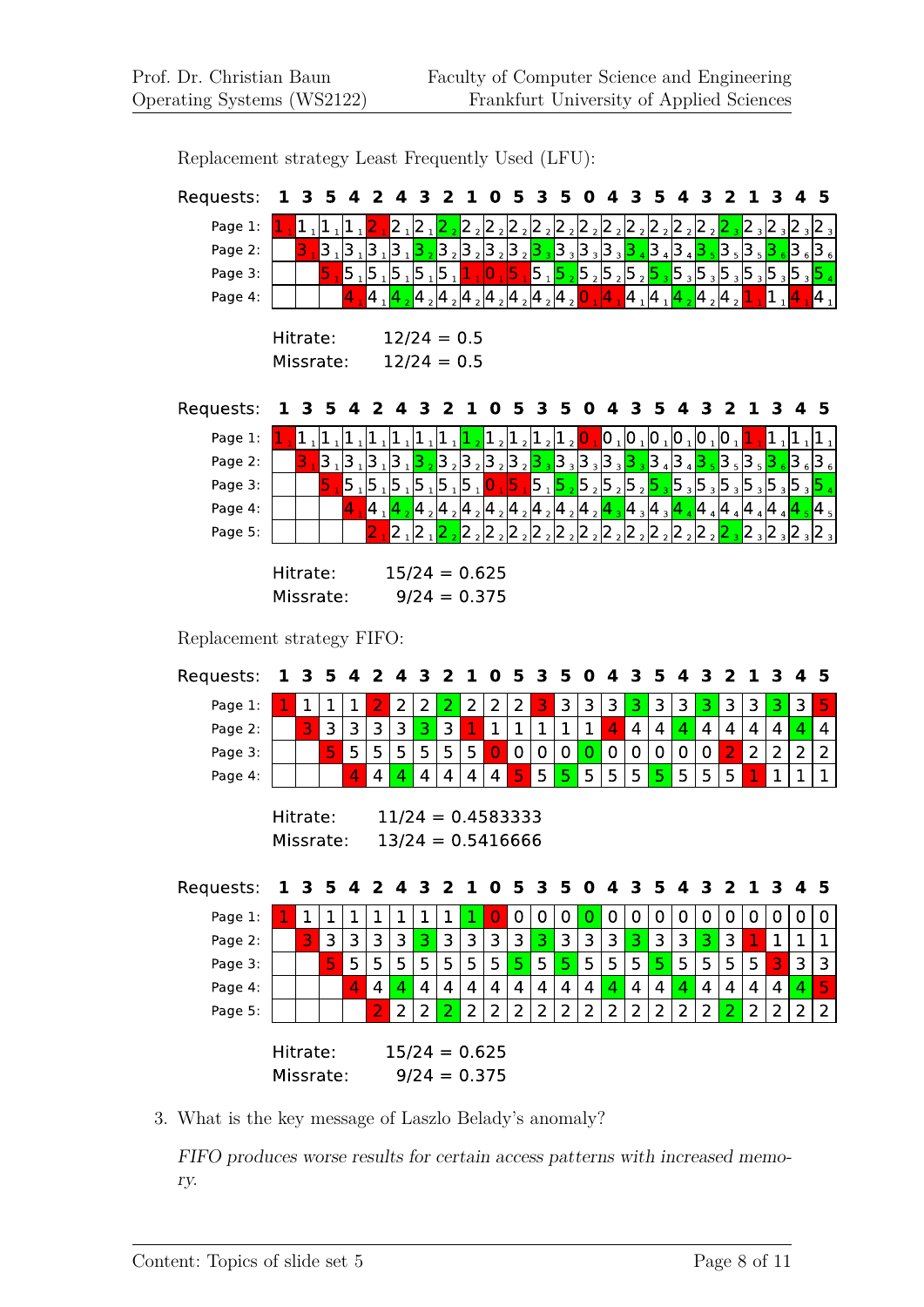4. Show Belady's anomaly by performing the access sequence with the replacement strategy FIFO once with a cache with a capacity of 3 pages and once with 4 pages. Also calculate the hit rate and the miss rate for both scenarios.

| Requests:          | 3 2 1 0 3 2 4 3 2 1 0              |                              |                     |          |                     |                                  |                     |        |                |                |                | -4             |
|--------------------|------------------------------------|------------------------------|---------------------|----------|---------------------|----------------------------------|---------------------|--------|----------------|----------------|----------------|----------------|
| Page 1:            | 3                                  | 3                            | 3                   | $\bf{0}$ | 0                   | 0                                | 4                   | 4      | 4              | 4              | 4              | $\overline{4}$ |
| Page 2:            |                                    | $\overline{2}$               | 2                   | 2        | 3                   | 3                                | 3                   | 3      | 3              | 1              | 1              | 1              |
| Page 3:            |                                    |                              | 1                   | 1        | 1                   | $\overline{2}$                   | $\overline{2}$      | 2      | $\overline{2}$ | 2              | 0              | 0              |
|                    | Hitrate:<br>Missrate: $9/12 = 75%$ |                              |                     |          | $3/12 = 25%$        |                                  |                     |        |                |                |                |                |
|                    |                                    |                              |                     |          |                     |                                  |                     |        |                |                |                | 4              |
| Requests:          | 3 2 1 0 3 2 4 3 2 1 0              |                              |                     |          |                     |                                  |                     |        |                |                |                |                |
| Page 1:<br>Page 2: | 3                                  | 3<br>$\overline{\mathbf{2}}$ | 3<br>$\overline{2}$ | 3<br>2   | 3<br>$\overline{2}$ | $\overline{3}$<br>$\overline{2}$ | 4<br>$\overline{2}$ | 4<br>3 | 4<br>3         | 4<br>3         | $\bf{0}$<br>3  | 0<br>4         |
| Page 3:            |                                    |                              | 1                   | 1        | 1                   | 1                                | 1                   | 1      | $\overline{2}$ | $\overline{2}$ | $\overline{2}$ | $\overline{2}$ |
| Page 4:            |                                    |                              |                     | $\bf{0}$ | 0                   | 0                                | 0                   | 0      | 0              | 1              | 1              | 1              |

# **Exercise 6 (Time-based Command Execution, Sorting, Environment Variables)**

1. Create in your home directory a directory NotImportant and write a cron job, which erases the content of the directory NotImportant every Tuesday at 1:25 clock am.

The output of the command should be appended to a file EraseLog.txt in your home directory.

```
$ mkdir ~/NotImportant
$ crontab -e
```
Insert these lines:

```
25 1 * * 2 rm -rfv /home/USERNAME/NotImportant/* >>
/home/USERNAME/EraseLog.txt
```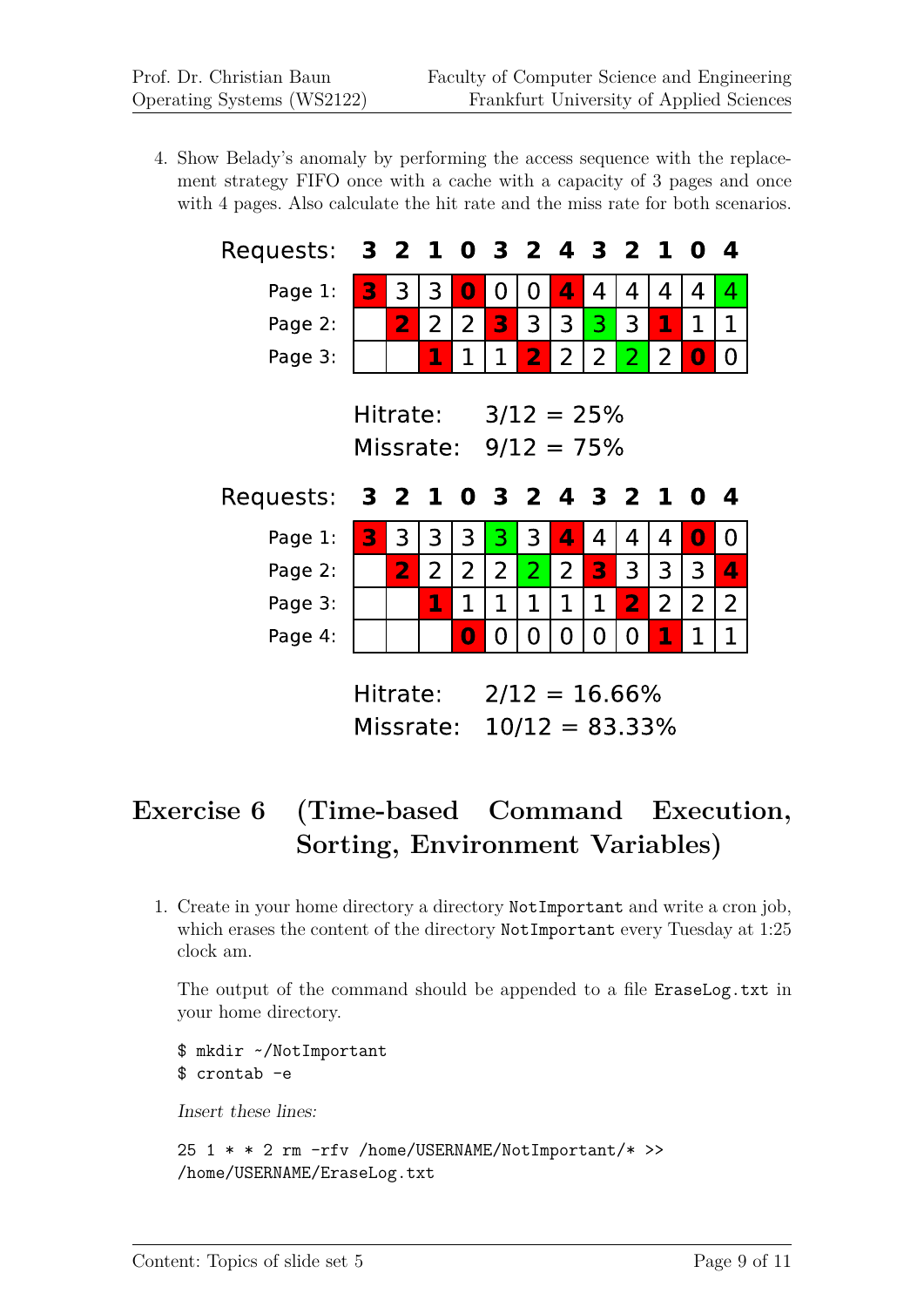2. Write a cron job, which appends a line at a file Datum.txt with the following format (but with the current values) every 3 minutes between 14:00 to 15:00 clock on every Tuesday in the month of November:

Heute ist der 30.10.2008 Die Uhrzeit ist 09:24:42 Uhr \*\*\*\*\*\*\*\*\*\*\*\*\*\*\*\*\*\*\*\*\*\*\*\*\*\*\*\*

\$ crontab -e

Insert these lines:

 $*/3$  14,15  $*$  11  $*$  date+"Heute ist de %x%nDie Uhrzeit ist  $M: M: XS$  Uhr $M: XN$  with  $N$  with  $N$  with  $N$  with  $N$  and  $N$ 

3. Write an at-job, which outputs at 17:23 today a list of the running processes.

You may have to install the command line tool at first. With Debian/Ubuntu this works with: \$ sudo apt update && sudo apt install at With CentOS/Fedora/RedHat this works with: \$ sudo yum install at

\$ at 1725 today

Insert these lines:

ps -r

4. Write an at-job, which outputs at December 24th at 8:15 am the text  $\mathbf{F}$ . christmas!"

\$ at 0815 DEZ 25

Insert these lines:

echo "It's christmas!"

5. Create in your home directory a file Kanzler.txt with the following content:

| Willy          | Brandt              | 1969   |  |                                |
|----------------|---------------------|--------|--|--------------------------------|
| Angela         | Merkel              | 2005   |  |                                |
| Gerhard        | Schröder            | 1998   |  |                                |
|                | KurtGeorg Kiesinger | 1966   |  |                                |
| Helmut         | Kohl                | 1982   |  |                                |
| Konrad         | Adenauer            | 1949   |  |                                |
| Helmut         | Schmidt             | 1974   |  |                                |
| Ludwig         | Erhard              | 1963   |  |                                |
| \$ echo "Willy |                     | Brandt |  | $1969"$ >> $\sim$ /Kanzler.txt |
|                | \$ echo "Angela     | Merkel |  | $2005"$ >> $\sim$ /Kanzler.txt |